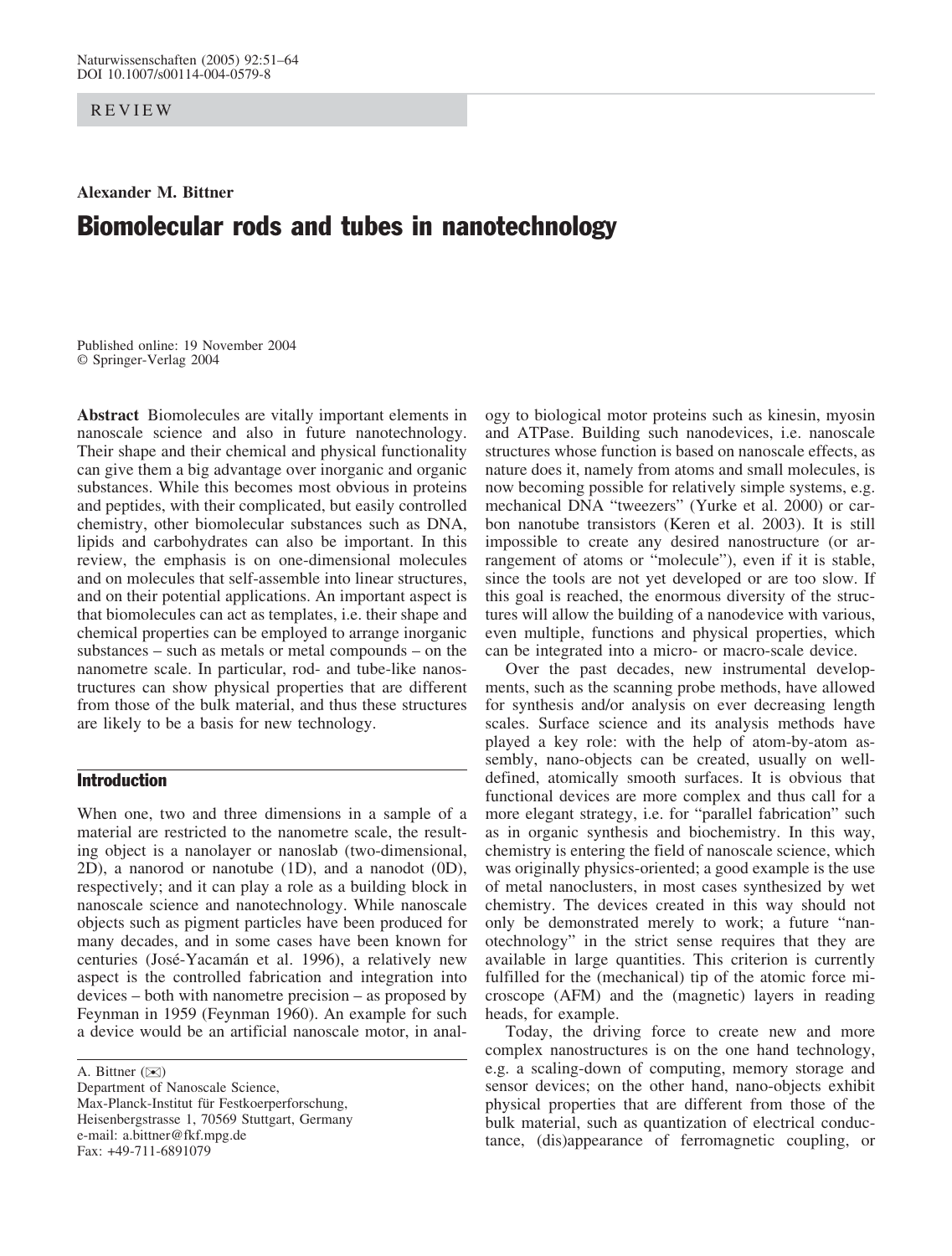changes in light absorption and emission. In this respect, inorganic structures (e.g. metals, metal compounds and ionic crystals) and organic/inorganic composites are often more attractive than organic molecules. Although biochemical synthesis provides a huge toolbox for molecular assembly, more complex structures such as the composites require new strategies. At this point, biomolecules enter the stage: even very simple life forms are built on a whole range of complex functional nanostructures, of which 1D structures such as microtubuli and actin fibres are of special importance. Hence a future nanotechnology could be built very elegantly on a combination of biology with chemistry and nanoscale physics (Drexler 1981; Martin and Kohli 2002; Niemeyer 2001; Rietman 2001), maybe with the aim of constructing nanodevices from small molecules.

Here 1D (linear) biomolecules (and also some examples of 0D and 2D) are reviewed as building blocks and as templates for (in)organic nanostructures. The importance of this subtopic of nanoscale science and nanotechnology is that these structures can help to tackle some of today's most pressing issues such as placing a nano-object with nanometre precision, and the transition from assembly on surfaces to assembly in three dimensions. Both are required to build the above-mentioned devices, the fundamental test for a "true nanotechnology" (as opposed to mere fabrication of sub-um structures). A good example for the use of biomolecules is a nanomechanical device for which a biological motor protein was assembled on a surface, and its moving part combined with an artificial structure (Soong et al. 2000). Similar inorganic devices cannot yet be made this small, but electron or ion beams will soon access feature sizes that correspond to a single protein. This should trigger an exciting competition between sequential "top-down" structuring and parallel "bottom-up" self-assembly: the conventional scaling down of devices as known from microelectronics can only work sequentially, i.e. slowly, on the sub-10 nm scale, while molecular recognition and self-assembly build complex molecules and nanostructures very quickly from smaller units, which assemble in a well-defined way.

It is hoped that nanoscale science (inspired by physics and chemistry) will not only be combined with biology (nature), but will also result in a conceptually new "nanobiotechnology" (not covered in this review). In

addition to the new physical properties, biological functions and chemical reactions can be also exploited on the nanoscale. For example, an enzymatic reaction or biomolecular recognition can change the physical properties of a single biomolecule (such as size and luminescence), which are measured and yield a signal. On the road to this new technology, the use of different approaches and languages in the various scientific disciplines can be an obstacle. A typical example is the lack of overlap between chemical (molecular) concepts and solidstate physics, such as chemical valency of the atoms vs. physical conductivity of the molecule, or molecular selfassembly vs. biological recognition. In this review, the problem is addressed from a chemical viewpoint, which is anticipated to open up several new perspectives.

# **Outline**

A sample of artificial nanostructures exhibits in most cases a size distribution, i.e. not all objects in a sample are of the same size, while biomolecules (in a purified sample) have identical size, (complex) shape, and chemical groups (see Fig. 1), which will be the focus of Section 1. This is especially important for 1D objects, where inhomogeneities in diameter are typical of inorganic structures. The potential for nanotechnology lies in the large variety of their functionality and in the availability of the biomolecules: complex artificial molecules have to be synthesized stepwise, which is often more difficult than the isolation and purification of biomolecules. From a chemist's perspective, the chemistry of proteins appears very attractive: proteins are the prime example of highly complex and extremely variable nanostructures, although they are built on a simple construction principle. In addition, the construction is programmable in DNA, which makes protein synthesis by expression in bacteria or yeasts far simpler than organic synthesis. However, one has to admit that it is still impossible – for chemistry and biochemistry alike – to predict all the properties of a nanosized molecule; despite highly developed modelling procedures, this task is hard for even the chemically simplest nanostructures, clusters with several hundred identical atoms. Note that the functionality and the chemical complexity of biomolecules are ingeniously



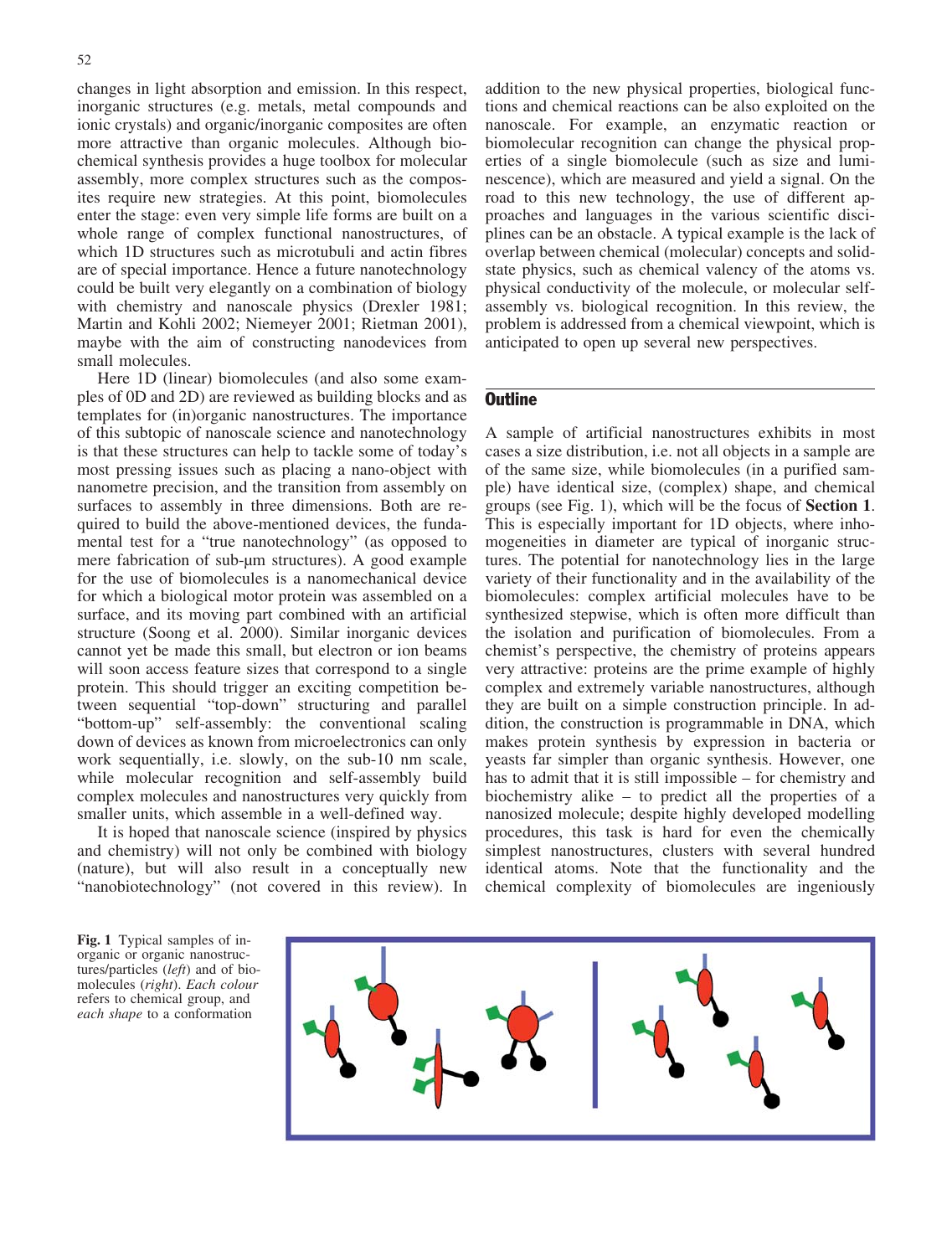



Fig. 2 Device with 1D-biostructure (or composite) (green). The structure is anchored by antibody linkages (red) to contacts (black) on a solid surface (blue) and could e.g. function as sensor for molecules in a fluid phase or as antenna for electromagnetic waves

used by nature in self-assembly to even more complex nano- and microstructures; this method is increasingly used also for building artificial nanostructures. As yet only simple examples for large artificial molecules exist – at least when comparing organic chemistry to nature, which is completely based on self-assembly, as is obvious for viruses. This is of special significance for 1D assemblies, since practically all of them are constructed from a large number of small units. Section 2 deals with viruses, prime examples for this principle. However, the viruses are in most cases modified with inorganic compounds, for several reasons.

A nano-object can act as a transducer when contacted or addressed in some way, for example, direct chemical sensing by highly selective binding to an analyte, thereby producing a physical signal (see Fig. 2). All physical properties of the object show effects of reduced dimensionality, and all are potentially exploitable: *optical* (e.g. anisotropic and energy-shifted luminescence), magnetic (e.g. loss of ferromagnetic coupling), electronic (e.g. change of conductivity) and mechanical (change of shape) (see Table 1). Note that these properties are rarely unique on their own – they can be found in macroscopic structures or in nonbiological nanostructures – but are nearly always unique in their combination. However, properties such as the conduction of electrical current or magnetism are usually associated with inorganic (nano)objects, which is a disadvantage of using biomolecules in nanoscale science. This means that biomolecules are often not interesting as such, but merely as templates for other (inorganic and organic) nanostructures. A bio-(in)organic "nanocomposite" is formed, in which the biomolecule determines the arrangement (distribution) of an organic or inorganic substance that is synthesized at the biological surface(s). In this case, mainly the properties of the inorganic and organic



Fig. 3 Highly complex nanodevice, connected at the left to a microstructure. Each shape refers to a biomolecule that can either self-assemble or connect to other molecules, each colour reflects a special physical property (e.g. electrical conduction) which is cooperative, i.e. depending on the properties of neighbouring molecules. Electromagnetic interactions can reach further; the wavy arrow could correspond to excitation by an external light source, the concentric circles to a static magnetic field

nanostructures are searched for. The biomolecules simply provide their shape as a mould or mask for the structures, and they can be removed (and recycled) after the process. Section 3 provides details on several synthetic methods that take account of these requirements.

The future may also again favour pure organic molecules or biomolecules: a single molecule can – in analogy with composites – exhibit electrical conductivity, an interesting electronic structure, and defined mechanical behaviour. Indeed, recent measurements prove that relatively small molecules (2 nm length), preferably with pi-electron systems, show conductivity and even non-Ohmic behaviour (Reichert et al. 2002). The Perspectives section presents some other possibilities to be explored. The ultimate goal can be formulated as the selfassembly-based formation of a 2D (or 3D) network (Eichen et al. 1998) in which each molecule is multifunctional and cooperates with at least its neighbours (Fig. 3). Such a network requires electrical or optical or mechanical contact only at few input and output points. In the case of not only tens, but thousands of molecules, the network can perform virtually any desired task. A first step has been demonstrated recently (nanoscale field effect transistor assembled with recombinant DNA; see Keren et al. 2003).

Table 1 Examples for artificial, biological and composite 1D nanostructures with mechanical, electrical/electronic, magnetic and optical properties

| Nanostructures        | <b>Biological</b>   | Artificial                | Composites                            |
|-----------------------|---------------------|---------------------------|---------------------------------------|
| Mechanical            | Actin, microtubules | Carbon nanotube actuators | DNA "tweezers"                        |
| Electrical/electronic | Ion channels        | InP nanowires             | Peptide nanotubes with Ag nanowires   |
| Magnetic              | Magnetosomes        | Ni nanowires              | Phages with CoPt particles            |
| Optical               | Retinal rod cells   | CdS nanowires             | Microtubules with fluorescent markers |

See Lee et al. 2003; Zhou et al. 2001 (biological); Pradhan et al. 1999 (artificial); Yurke et al. 2000; Reches and Gazit 2003; Reiss et al. 2004; Lee et al. 2003 (composites)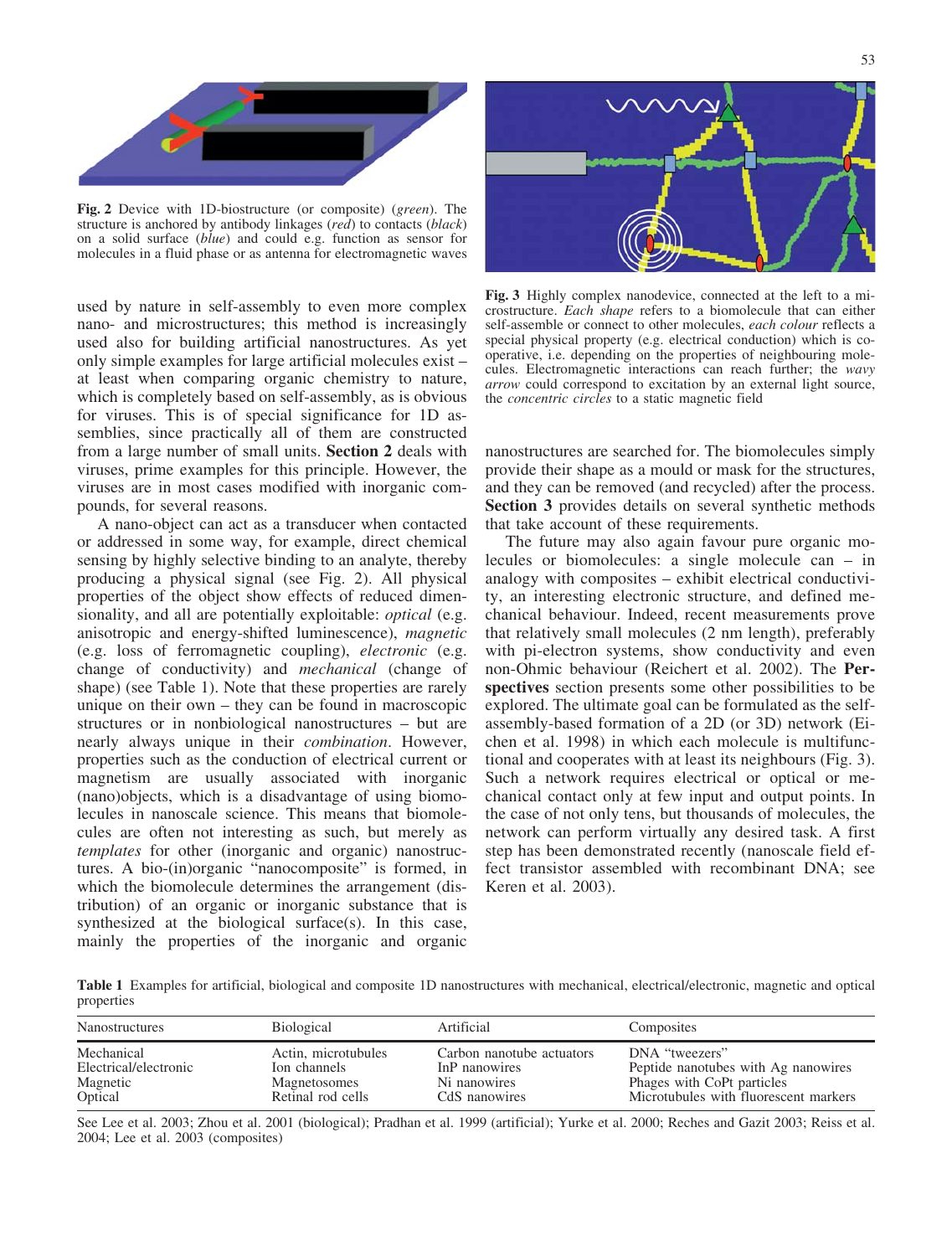## Section 1: Biomolecules in nanoscale science

Two big problems in the synthesis of nanostructures are size and shape control. These properties are of utmost importance since they determine to what extent effects of the reduced dimensionality come into play; they also determine presence, intensity and anisotropy of optical, magnetic, mechanical and electronic effects. Size and shape distributions mean that different nano-objects in a sample behave more or less differently – the narrower the distributions, the closer the physical properties of the objects. Near-ideal 2D nanostructures (ultrathin layers) can extend over macroscopic distances; membranes belong to this field of nanoscale science, and especially the bacterial outer membrane proteins (Koebnig et al. 2000) are very valuable for nanoscale science. 1D and 0D shapes are both found for many biomolecules, and they are of special interest: spheres (0D structures) since they can exhibit isotropic properties, and highly anisotropic 1D structures such as *rods* ("wires") and *tubes* (Martin and Kohli 2002), since they can provide a connection between nanostructures and the macroscopic world, for instance as electrical contacts (see Fig. 2), and maybe also as antennae for electromagnetic waves. This concept was only recently demonstrated: a carbon nanotube was biochemically coupled to an ssDNA/nucleoprotein filament that was bound to a specific location on a long dsDNA; metallization produced a nanoscale field effect transistor (Keren et al. 2003). For an electrical connection, all 0D nano-objects require a 1D connection. Ideally, one would wish to control the orientation of the 1D object to facilitate making contacts (see Fig. 4; in comparison with Fig. 3 the scenario is more realistic, since errors occur and unwanted byproducts are produced). Note that with current technology such assembly tasks require in nearly all cases a supporting flat substrate and careful control of this surface's chemistry. In this context one has to note that multiple interactions between large molecules (biomolecules of >1 kDa) and flat surfaces are still not well studied on the atomic scale (with respect to which group in which conformation and chemical state interacts with the surface), while interactions between small molecules and flat solid surfaces are a very active field of research (surface science) (Kasemo 1998).

When the template function is invoked, a "nanocomposite" of biomolecule and inorganic (or organic) matter is synthesized. For rods and tubes it becomes possible to arrange the substance in a 1D fashion on the nanoscale (Fig. 5). Here the advantage of biomolecules becomes obvious: Few nanotemplates are available in organic and inorganic chemistry, and their shape, size and chemistry are in most cases neither well defined nor easily varied. Surfaces of biomolecules offer excellent control of arrangement and orientation of covalently linked and adsorbed substances. However, more and better-defined inorganic nanostructures are becoming available, and hence biomolecular templates may not be the sole solution to nano-object synthesis.

Possible uses of nanosized biomolecules or composites are in magnetic recording (when combined with magnetic nanoclusters; Mayes et al. 2003), molecular-scale spintronics (magnetic switches) (Ruben et al. 2003), coupling of nanodevices with optical signals [already shown for virions (Dragnea et al. 2003; Islam et al. 1997)], and molecular-scale electronic switches (Keren et al. 2003). For extreme cases, quantum mechanics plays a huge role, e.g. for single electron transfer, electron tunnelling, and single photon emission. However, quantum effects are not automatically the basis for a nanodevice, for instance, electrical currents can flow without quantum effects in metal wires of down to 2 nm diameter. For possible applications it is important that biomolecules can be very neatly arranged and oriented on a large variety of substrates. Figure 4 shows an as yet not realized scenario where 1D nanostructures bind to microscopic contacts, self-assemble into a long wire, and are chemically modified with extremely high specificity by inorganic and organic substances. This can be the first step towards a multifunctional cross-linked network (see Fig. 3).

Important requirements for nanotechnological applications of biomolecules are that they should be mechanically stable, chemically resistant against solvents or gases, and ideally also stable at elevated temperatures for building up a nanodevice (and in some cases also for operating it). These arguments at first glance prohibit such an application; however, they merely mean that part of the very large family of biomolecules does not qualify. Indeed biomolecules such as DNA, some plant viruses, membrane proteins of archaea, prions and prion-related peptides, and also carbohydrates show a thermal and chemical stability that could be acceptable for building and operating stable devices. Moreover, any potential nanodevice might be prepared under biocompatible conditions; already present-day copper interconnects in computer chips are fabricated electrochemically, i.e. at ambient pressure and temperature. Note that all mentioned molecules, except the carbohydrates, can be modified by recombinant DNA techniques; all of them, including the carbohydrates (Gabius 2000), can carry a code since they contain a sequence of coding elements (base pairs, amino acids or sugars, the basis for the structures in Figs. 1, 2, 3, 4 and  $5$ ) – a feature unknown in nonbiological molecules.

In the following, biochemically "active" molecules (e.g. enzymes) will be distinguished from "passive" ones (e.g. membrane-building molecules). This classification is not strict and depends on the desired application: DNA can be addressed as active, especially when coding, replication and recognition are possible; or as passive, when solely the chemical groups are to be used. Artificial nanostructures with passive biomolecules might be applied in a future nanotechnology as functional building blocks (Bashir 2001), while biologically active structures are assumed to be the basis for nanobiotechnology (Niemeyer 2001). On first sight, active molecules appear much more interesting: they can replicate (e.g. for DNA computing; Liu et al. 2000), they can synthesize nanos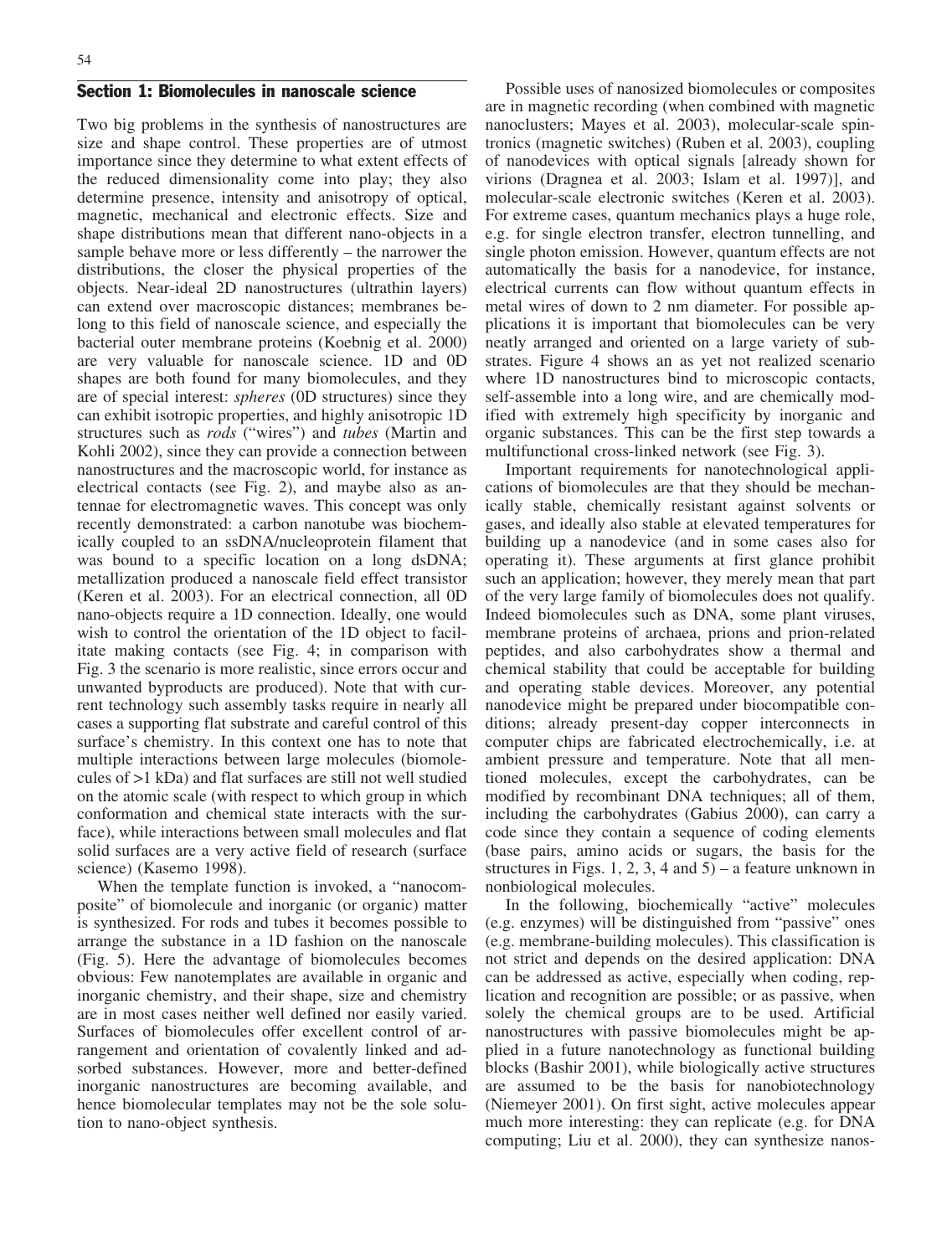Fig. 4 Assembly of a complex 1D biostructure on a solid substrate; its length can be 1,000 or only 10 nm. Hence the image can be 10 or 0.1 um wide, referring to assembling a large nanostructure in a given microstructure or a tiny nanostructure in nanoscale connectors. a The 1D object (red) attaches chemically to a contact (grey); b self-assembly leads to local ordering (wire); c chemical modification with two reagents (organic or inorganic) yields the desired complex functionality; d other biomolecules form a second, specifically attached self-assembling wire; e disassembly and recycling of the original structure. Some byproducts are immobilized, but are not functional



tructures or molecules and thereby create chemical signals as a basis for sensitive detectors (indirect sensing), and they can work as motors (Lee et al. 2003) for example, ATPase coupled to a nickel nanopropeller (Soong et al. 2000) and DNA-fuelled DNA machines (Yurke et al. 2000). It must be stressed that passive molecules, too, are functional by virtue of their chemical functional groups or their shape, especially when they are (quasi) one-dimensional.

#### Materials

In the following, several passive biomolecules and biomaterials (Mann 1996) that are used for nanoscale science are presented, especially 1D structures. Note that a complete overview is not attempted; i.e. not all materials and not all publications are cited, and rarely employed structures are not included. By far the most commonly used substance is DNA, for instance as nanowire (Bashir 2001), as template for nanowires (Braun et al. 1998; Harnack et al. 2002; Keren et al. 2003; Park et al. 2002), and for chain-like arrangements of metal (Deng and Mao 2003; Kumar et al. 2001; Nakao et al. 2003b; Warner and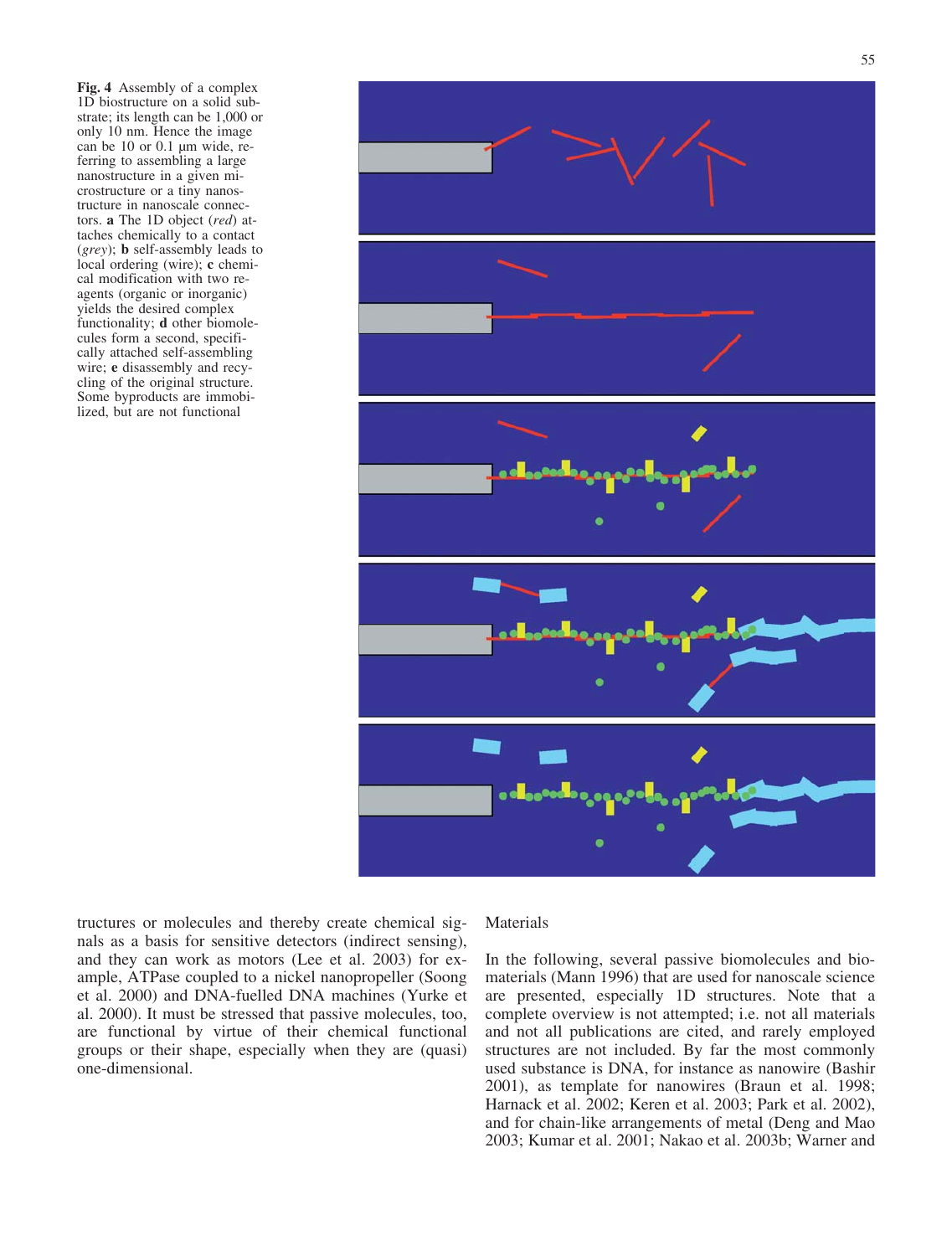

Fig. 5 General 1D biostructure, e.g. a filamentous plant virus. The left tube forms via self-assembly from proteins (here stacks; they may also be helically arranged). The right one is modified (by mutagenesis) to a composite with two different chemical groups or quantum dots (red triangles and purple dots), offering a unique nanoscale architecture that is only available with biomolecules. The inner channel (white) also can be accessible for molecular species or clusters

Hutchison 2003) and semiconductor (Torimoto et al. 1999) clusters. While these clusters were spaced randomly, control of gold cluster spacing on DNA was recently demonstrated (Woehrle et al. 2004). DNA can even be used as template for a wire with the smallest possible diameter, namely linearly arranged ions (Tanaka et al. 2003). Binding fluorescent labels, especially intercalators, is a standard technique in biology – this can be addressed as linear nanoscale arrangement of stacked molecules. More complex geometries are also feasible: DNA plasmids can align semiconductor particles in a circle (Coffer et al. 1996), while "double-crossover" DNA with sticky ends can form 2D crystals (Ding et al. 2004; Winfree et al. 1998). Recombinant techniques ("self-assembly" from a chemical viewpoint) can be used to bind clusters (Park et al. 2002), and maybe even to bind several different clusters in a well-defined sequence – the coding properties of DNA would then be employed to their full extent. Note that RNA, too, can be modified in a similar way, e.g. decorated with gold clusters (Medalia et al. 1999).

Of the proteins, many 0D nanocomposites are known. A heat shock protein can self-assemble into a cage and be filled with iron oxide nanoparticles (Flenniken et al. 2003). The naturally occurring analogue, ferritin, is not only interesting due its cage-like shape, it is also a nanoscale antiferromagnet. It can be demineralized to apoferritin, which in turn can be filled with a whole range of binary compounds, even with ferrimagnetic iron oxide (Mann 1996) and with the technologically relevant CoPt, which shows a high intrinsic magnetic moment (Mayes et al. 2003). The latter example shows that metallization of biotemplates can yield nanoclusters with a narrow size distribution which are otherwise hard to synthesize; moreover, self-assembly into a 2D nanoscale grid was demonstrated, resulting in exactly the structure that is needed for ultimate-density magnetic recording media (highly magnetic bits, combined with the absence of magnetic coupling, translate into bit sizes in the 10 nm range and similar bit-to-bit distances). Other 0D objects, too, can be arranged in 2D. Bacterial S layers are very useful because they form very regular and stable grids;

they are used as templates for cluster synthesis and arrangement (Mertig et al. 2001; Shenton et al. 1997; Sleytr et al. 2001).

The natural formation of fibres and tubes from proteins is best known for actin and microtubules (Lee et al. 2003). Short peptides or lipids, too, can assemble into 1D structures, templates for clusters in a wire-like arrangement (Djalali et al. 2002; Scheibel et al. 2003) or for silica layers (Meegan et al. 2004). When tubes form, they may be used as templates for nanowires [peptide tubes (Reches and Gazit 2003), microtubules (Fritzsche et al. 1999) or lipid tubules (Archibald and Mann 1993; Markowitz et al. 1993)]; but usually the exterior surface is coated (e.g. FeOOH on microtubules; Boal et al. 2004). Bolaamphiphiles are not biomolecules, but based on sugars, peptides or nucleobases, they, too, can assemble into 1D nanostructures (Shimizu 2002).

Plant viruses (see Section 2) and phages often exhibit high-aspect ratio 1D structures. They are employed as templates for cluster and wire synthesis (Demir and Stowell 2002; Douglas and Young 1998, 1999; Dujardin et al. 2003; Flynn et al. 2003; Fowler et al. 2001; Fujikawa and Kunitake 2003; Knez et al. 2002, 2003; Mao et al. 2003, 2004; Reiss et al. 2004; Wall 1999). Metal clusters were bound to the tobacco mosaic virus (TMV) as early as 1940 (Kausche 1940; Ruska 1947), and inspired from this and other pioneering work on electron microscopy of biological samples, staining methods with metal clusters were developed. Gold and platinum clusters (Powell et al. 1999) and even gold cluster-tagged antibodies (Bendahmane et al. 1999; Van Regenmortel 1999) are well established as markers – from a chemical viewpoint, the resulting conjugates would be addressed as nanocomposites. Modified phages can form circles (Nam et al. 2004), and modified TMV can bind proteins (Demir and Stowell 2002) and antibodies (Bendahmane et al. 1999; Van Regenmortel 1999). An exciting new concept is to use a living plant as alignment tool for metal clusters (Gardea-Torresdey et al. 2003), comparable to chains of clusters in magnetotatic bacteria (Niemeyer 2001).

#### Problems and challenges

Biomolecules have a very narrow size distribution, but their composites with inorganic materials do not. The template function cannot always yield perfectly defined products. In fact, most reported composites cannot be called "well defined" in a biological or organic chemistry context. However, in view of technological applications, a perfectly defined composite mass might not be as important as the well-defined shape and size; in other words, it often suffices that only one property is well controlled (e.g. length or diameter or magnetism).

The plethora of chemical groups on biomolecules is an enormous advantage over inorganic and even over organic polymer structures, but it can also be a disadvantage. Indeed, chemical reactions with passive biomolecules are only in some cases site-specific, and a spatially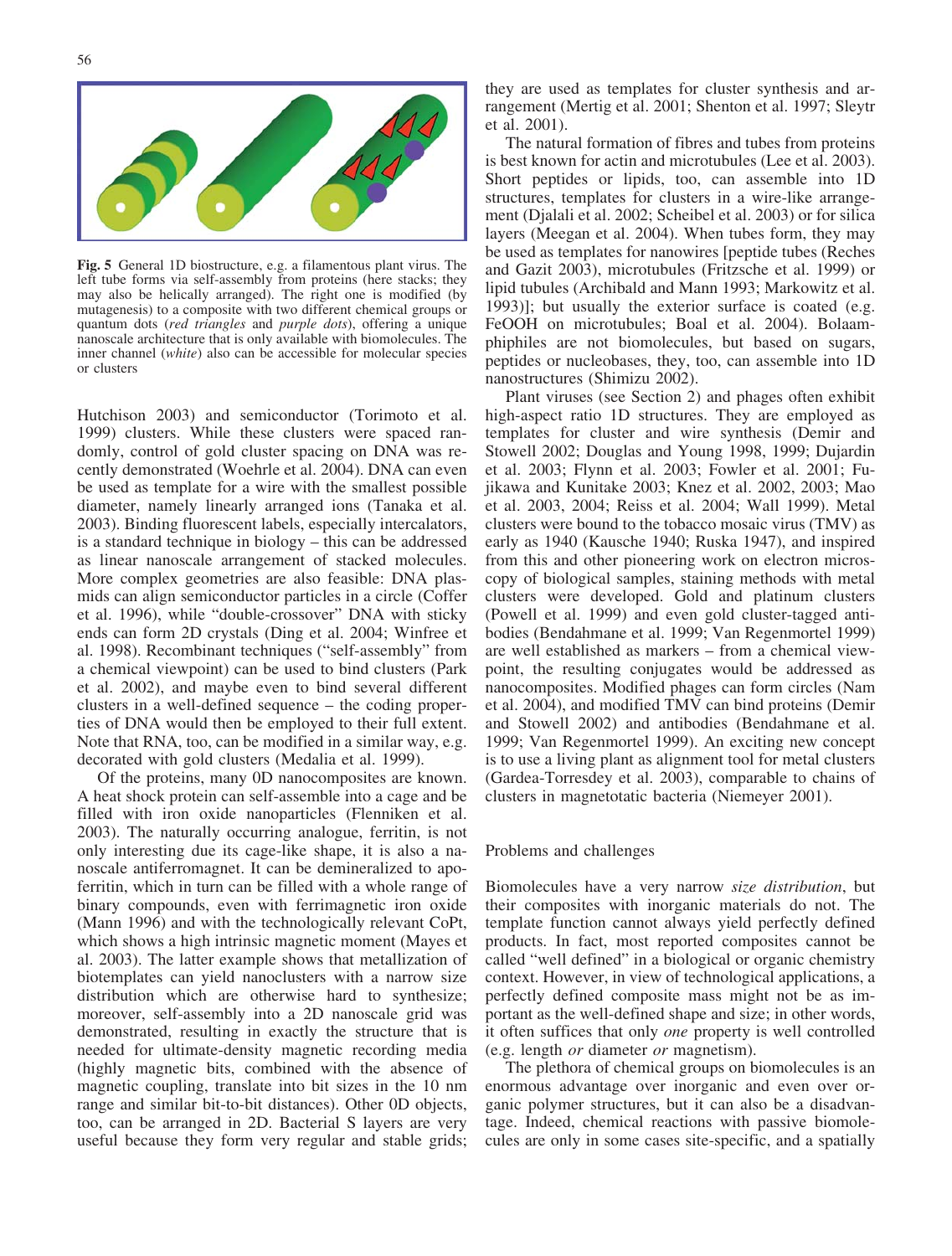selective binding or synthesis of inorganic materials is usually not achieved, although antibodies can be engineered to bind with extreme specificity (e.g. exclusively to the end of a tubular plant virion; Van Regenmortel 1999).

Spatial selectivity down to the atomic level – as known from organic chemistry – is very difficult to obtain; it was shown for gold clusters that bind selectively to the cysteine groups on an icosahedral plant virus capsid (Wang et al. 2002). The problem of immobilization is closely related: also in this case, a connection to a solid surface is easily achieved, but it is only rarely specific down to the atomic level. Current research in surface science is aimed at this problem by investigating (as yet) relatively small molecules on flat crystalline surfaces under vacuum conditions (Kasemo 1998; Kühnle et al. 2002). Problems such as the synthesis of networks from organic molecules and single metal atoms (Dmitriev et al. 2003) could benefit from introducing more complex biomolecules; on the other hand, large size and charge mean that the usual evaporation strategy in surface science meets its limit.

Connecting nanostructures to microstructures (or larger ones; see Fig. 4) is a very hard task, but possible for nearly all cases. Typical alternatives to self-assembling connections are antibody/antigen and (strept)avidin/biotin linking (Mann et al. 2000). When not self-assembly but structuring is required, microcontact printing (lithography with a surface-structured polymer stamp) is an extremely promising technique that can be employed to build (sub- )micrometre-sized patterns from a large range of – if not all – biomolecules. Even single proteins (Renault et al. 2003) can be arranged in a predefined pattern on a solid surface. Alternatively, lateral forces during adsorption are a simple means to orient 1D molecules or 1D nanocomposites (Deng and Mao 2003; Nakao et al. 2003a). The possibility of orienting the nanocomposites is crucial: only then can defined electrical connections be built (Keren et al. 2002, 2003), only then can photons interact with the structures directionally, and so on. Obviously, in this case 1D structures have advantages over others. A basic question for future applications is whether special properties of single nanostructures are to be exploited (Fig. 5) – here nanostructures or nanodevices must be embedded in microstructures – or whether a not yet constructed complete network of nanostructures is required (see Eichen et al. 1998; Figs. 3 and 4); a first step would be crossed DNA-templated wires (Deng and Mao 2003). In the latter case, passive nanostructures must be interconnected with nano-objects; the relationship with (active) biological structures is obvious. However, it is – at least today – obviously impossible to approach the extreme functional complexity of biological systems. The smallest technical devices perform simple tasks on the scale of tens of nanometres (e.g. transistors, wires or scanning probe tips), while biological structures of this size reach such a level of complexity that their function is not known in complete detail (e.g. the ribosome).

Using self-assembly is probably the most elegant and also efficient way to built complex structures. However,



Fig. 6 Potato virus X (PVX, green, slightly bent) and tobacco mosaic virus (TMV, red, linear aggregates of more than  $1 \mu m$ length) adsorbed on mica. The AFM image is height-coloured, and TMV with its larger diameter (18 nm, collapsed to 14 nm due to the adsorption) is clearly distinguishable from PVX. In addition, PVX is more flexible and thus most virions are slightly bent

self-assembly implies also self-disassembly, the rate of which is tightly controlled in biological systems like the cell. The lack of control, especially in passive structures, means that a certain fraction of nanostructures will disintegrate. Remedies could be posttreatments such as covalent linkages after the self-assembly. On the other hand, disassembly could even be beneficial through the recycling of valuable biomolecules (Fig. 4).

Flexibility is crucial for 1D structures, as shown by elasticity measurements on single biomolecules (microtubules) (Kis et al. 2002). Usually a stiff structure is needed (see Fig. 5; for an example see also Fig. 6), especially after immobilization. On the other hand, building up nanostructures sometimes requires flexibility, e.g. pHinduced opening of virus capsids (Douglas and Young 1998) and temperature-induced denaturing of DNA. Here a posttreatment is usually not helpful; since 1D nanostructures can contact a surface while they change their conformation, they will be immobilized as curved structures. The same applies when a 1D nanostructure contacts inorganic reagents in solution. To alleviate the problem, highly specific chemical modifications are often impossible, as discussed above. However, for some proteinbased structures, mutations can be of help. For example, the Glu50  $\rightarrow$  Gln50 mutation of the TMV coat protein increases interprotein interactions and results in higher stability of the virion (Lu et al. 1996).

## Section 2: Virus nanostructures

Viruses were investigated on the nanoscale already with the first transmission electron microscopes (Kausche et al. 1939; Ruska 1943). Virions consist of a nucleic acid strand and a protein cage or tube that is made up from a large number of identical proteins. The proteins can also be glyco- or lipoproteins; they are most commonly arranged in a near-spherical (e.g. icosahedral) or helically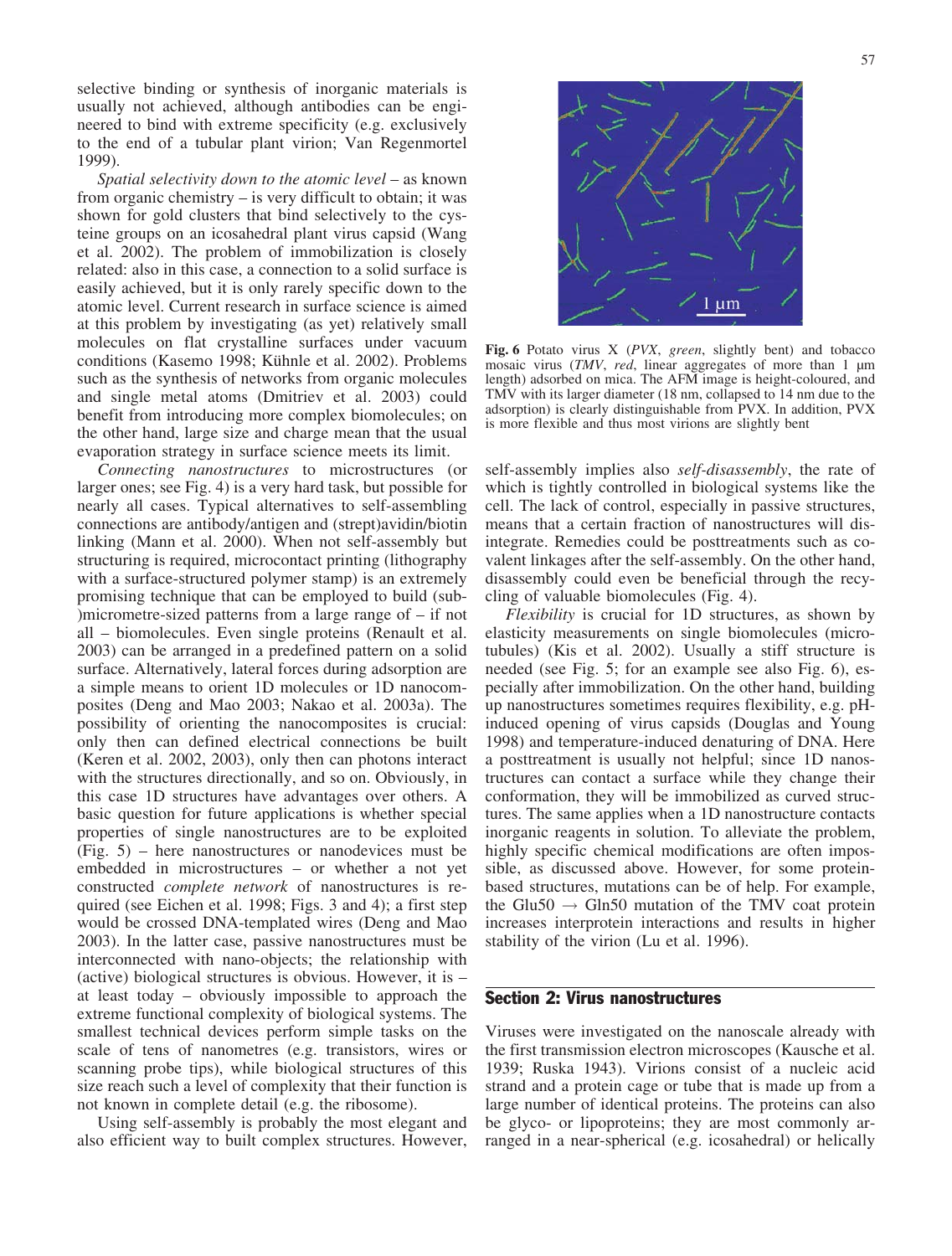wound (tubular) exterior shell, the capsid. Viruses are usually specialized for certain hosts – the tobacco mosaic virus does not infect mammals (Schwarz et al. 1966) – hence phages and plant viruses (Fig. 6) can be handled with simple safety measures. Note that an infection with plant viruses requires living organisms or lesions of plant tissues (or direct uptake by the root system), and that the mechanical infection paths usually rely on a certain chemical and mechanical stability of the virions – a great advantage for use in nanoscale science. The simple structure of the virions, too, is very important since it allows us to understand and to explore their chemical behaviour. Virions are (today) used as passive molecules, especially as templates for inorganic nanostructures.

An example is the tobacco mosaic virus (TMV) (Kausche et al. 1939), which is the ideal model substance for self-assembly processes, and at the same time the perfect model for viruses in general, especially for filamentous plant viruses. Its genome is completely characterized for a range of strains: 2,130 protein molecules are helically arranged with 16.3 units building up one turn (cf. Fig. 5). A helical RNA strand (8 nm diameter) is deeply buried inside the protein structure without being exposed to the central channel of 4 nm diameter. The protein loop that forms the wall of the central channel shows less conformational stability than the bulk protein structure, which is based on the rigid barrel type with four alpha helices. The particle length is 300 nm with 18 nm exterior diameter (Henrick and Thornton 1998; Klug 1999; Namba et al. 1989; Pattanayek and Stubbs 1992; Stubbs 1999), but linear head-to-tail alignment is frequently found. Similarly, the pure protein can self-assemble into long, 18-nm-wide tubular structures, which are of course non-infective (Schramm 1943). TMV tolerates ethanol, aqueous dimethyl sulphoxide and temperatures up to  $90^{\circ}$ C. TMV is not affected by pH values from 3.5 up to about 9 for at least several hours – some virions in a sample remain active even at pH 1.5 (Kausche 1938b) – and it retains its infectivity also in dried leaves in cigarettes (Wetter 1975). Site-directed mutations such as Glu50  $\rightarrow$  Gln50 can enhance the stability; consequently the infectivity diminishes (Lu et al. 1996).

In addition to the discussed "bottom-up" self-assembly, one can ask whether it is possible to arrange this biomolecule in a defined way with a "top-down" method. Recent research points to a positive answer: many elegant methods have been developed for a spatially selective and orienting immobilization, for example of DNA (Deng and Mao 2003; Nakao et al. 2003b; Winfree et al. 1998). TMV can easily be bound to surfaces, even technically important ones like silicon wafers or glass (see Fig. 7a). For the binding in this case the hydrophilic and charged nature of both virion and substrate is decisive: the exterior TMV surface provides Ser and Thr as well as the Cterminus of the coat protein, and it is negatively charged when the pH in a suspension is higher than the pI value of 3.5. Immobilization is fast and strong when the pH value of a TMV suspension is in the range 3.5–7, and when the substrate contains hydrophilic or positively charged



Fig. 7 a Atomic force microscopy (AFM, in contact mode) of tobacco mosaic viruses (TMVs) adsorbed on glass. b AFM image (noncontact mode) of TMVs aligned by a stream of argon during adsorption on an oxide-covered silicon wafer. c Microcontact printing of TMVs on mica. TMVs arrange randomly, but only inside the square-shaped contact areas. The random orientation of the mid-right, mid-left and lower left parts might be translated as "change" (hua<sub>4</sub>), "must" (bi<sub>4</sub>) and "fire" (huo<sub>3</sub>) in Chinese

groups. Even covalent linkages to a surface are possible (Knez et al. 2004b). Consequently the binding on hydrophobic, uncharged graphite is slow and weak. One could assume that such conditions allow for surface diffusion, and finally for arrangement towards 2D crystals. However, a typical property of 1D molecules is that they crystallize neither in 3D nor in 2D, but form oriented fibres or liquid crystals. This is well known for TMV (Kausche 1939), and only very small 2D domains are found on a solid substrate (Nedoluzhko and Douglas 2001). Hence ordered adsorption might be impossible on macroscale surfaces. However, forces that arise during normal sample handling, namely suction of a droplet and blowing dry with a gas stream, can orient single 1D macromolecules in parallel, as demonstrated in Fig. 7b. An example for microcontact printing (a "top-down" technique) of virions is presented in Fig. 7c. In combination with the above-mentioned orienting methods ("bottom-up"), the aim is to place biomolecules on a predefined location in a defined orientation, without destruction of their chemical and physical properties. Recently, an AFM lithography approach was demonstrated for plant viruses (Cheung et al. 2004). The interest in dielectrophoretic capture of nano-objects, also of virions (Akin and Bashir 2004), is growing fast.

Of the plant viruses, TMV (Demir and Stowell 2002; Douglas and Young 1999; Dujardin et al. 2003; Fujikawa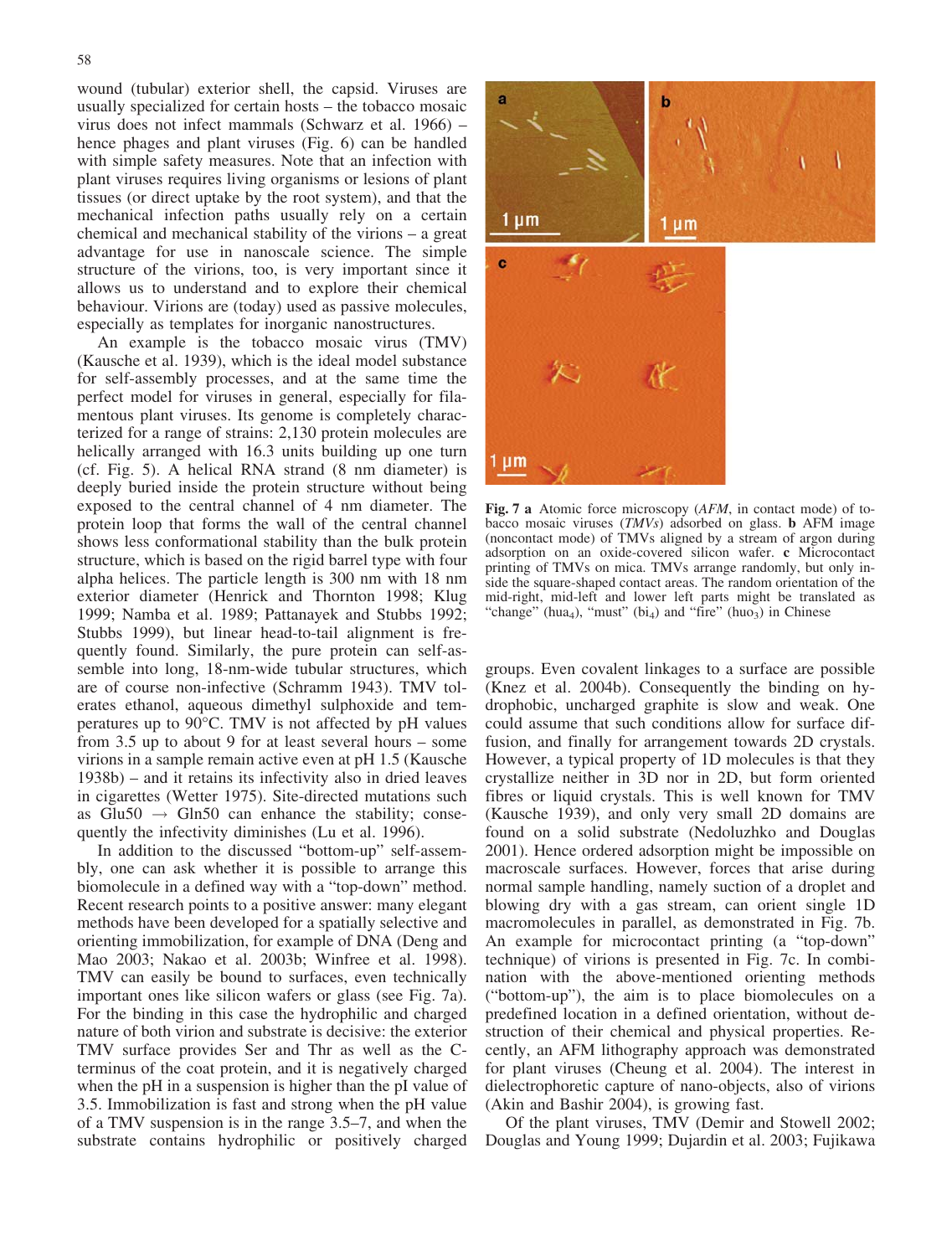and Kunitake 2003; Knez et al. 2004a, 2004b; Shenton et al. 1999), the cowpea mosaic virus (decorated with gold clusters; Wang et al. 2002) and the brome mosaic virus (Dragnea et al. 2003) have been used in nanoscale science; and several other near-spherical viruses can also form 2D layers (Kuznetsov et al. 2001). In fact, a range of interesting alternatives with nanometre diameter and various chemical behaviour is available for 1D applications, for instance filamentous viruses, such as potato virus X, with its special surface features (Parker et al. 2002). The M13 phage, well known from the phage display technique, can easily be handled and modified, and has been employed in nanoscale science for some years (Flynn et al. 2003).

### Section 3: Synthetic methods

Binding of inorganic nanostructure precursors to biomolecular templates

Binding organic molecules, and especially biomolecules, to a biomolecule [here: to the (passive) template] are the best-known chemical modifications of a nano-object and rely on classic biochemistry. (Strept)avidin–biotin and Ni(II)–His interactions are widely used in nanoscale science. Other examples are TMV, where dyes (Kausche 1938a) and avidin (Demir and Stowell 2002) can bind to the exterior surface, and DNA, to which polymers can bind (Eichen et al. 1998). In contrast, binding inorganic structures is often not straightforward, but more and more recipes are currently being developed (Niemeyer 2001). A templating action requires as first step some chemical interaction of the template with the precursor molecules, which later react to produce the nanostructure. In vacuum, the precursors may be atoms, as demonstrated by the standard method of metal shadowing for electron microscopy, which most probably destroys the chemical functionality, and by the creation of metal nanoparticle grids on archaea S layers (Mertig et al. 2001). In order to preserve the chemical structure, binding molecules or metal cations (or complexes) from aqueous solutions is preferable. Examples for all possible interactions between template and metal ions exist: covalent linking by chemical reactions (Au–S binding for cluster immobilization; Wang et al. 2002), complex formation, ion-pair (electrostatic) binding (Au and CdS particles on DNA; Kumar et al. 2001; Torimoto et al. 1999; Warner and Hutchison 2003; Woehrle et al. 2004), CdS and ZnS on phages (Mao et al. 2003), hydrogen bridges on DNA (Nakao et al. 2003b) and Van der Waals interactions. However, a closer look shows that a direct proof for the presence of such an interaction is extremely difficult, due to the complicated chemistry of proteins. Indeed strategies or recipes for site-specific binding of metal ions or complexes exist only in rare cases (Mann 1996), although the basic concepts of inorganic complex chemistry can be applied (Berthon 1995). For future work, theoretical studies of the selective binding to amino acid sites (Rulisek and Havlas 2003) may be helpful. Strategies are better developed for a special case of ion binding, the isomorphic heavy atom substitutions in protein crystals. To improve the situation, mutations can be employed to create a certain number of reactive groups at preselected sites of a protein or of a protein assembly (e.g. a virion; Wang et al. 2002). One of the most advanced methods is the combinatorial synthesis (by mutation) and optimization of random amino acid sequences via phage display (Flynn et al. 2003). From such results, one can derive sequences that bind a certain metal cation strongly. Unfortunately, even in this case a generalization is not possible.

In conclusion, the understanding of biomolecular surfaces is – although highly developed – still insufficient to predict metal ion-binding properties (with the possible exception of the Ni(II)–His interaction which has become a standard linking method). A possibility to circumvent this – at least for relatively large nanostructures – is to employ "biosurface binding" via antibodies (e.g. immunostaining with gold clusters bound to antibodies), antigens or coenzymes. As yet, no strategy exists to place inorganic structures well aligned (this is of special interest for 1D biomolecules) or well ordered on a biomolecule. A first step is the recently reported control of interparticle spacing of gold nanoclusters on DNA (Woehrle et al. 2004).

Electroless deposition: a method for the synthesis of biomolecule/metal nanocomposites

As already discussed, the first step in the nanocomposite synthesis is the binding of metal cations to the biotemplate. In the following step, anions can react with the bound metal ions to yield salts or other binary compounds (followed by more cations and anions to create clusters), which constitutes a "biomineralization on the nanoscale". Alternatively, a metallization can be achieved via reduction to the zerovalent state.

The tubular shape of TMV and also its high aspect ratio makes it an interesting passive nano-object, especially as a template, as demonstrated by the crystallization ("biomineralization") of inorganic materials (Shenton et al. 1999), and by attaching metal clusters to its surfaces (metallization, see Fig. 8a) (Bendahmane et al. 1999; Demir and Stowell 2002; Dujardin et al. 2003; Kausche 1940; Knez et al. 2002; Ruska 1947). The coat protein contains no His and no Met, and only a single non-accessible Cys (in the rigid barrel inside the protein); hence naturally occurring TMV lacks the most effective metal binding sites. A huge drawback of the reduction method for the creation of metal nanostructures is that only those metal ions that are already bound to the biomolecule can be reduced, which results ultimately in small nanoclusters, similar to binding very small prefabricated clusters – no complex structures are attainable, and the clusters remain isolated. Such clusters have been formed on the exterior TMV surface, but also inside its channel (Du-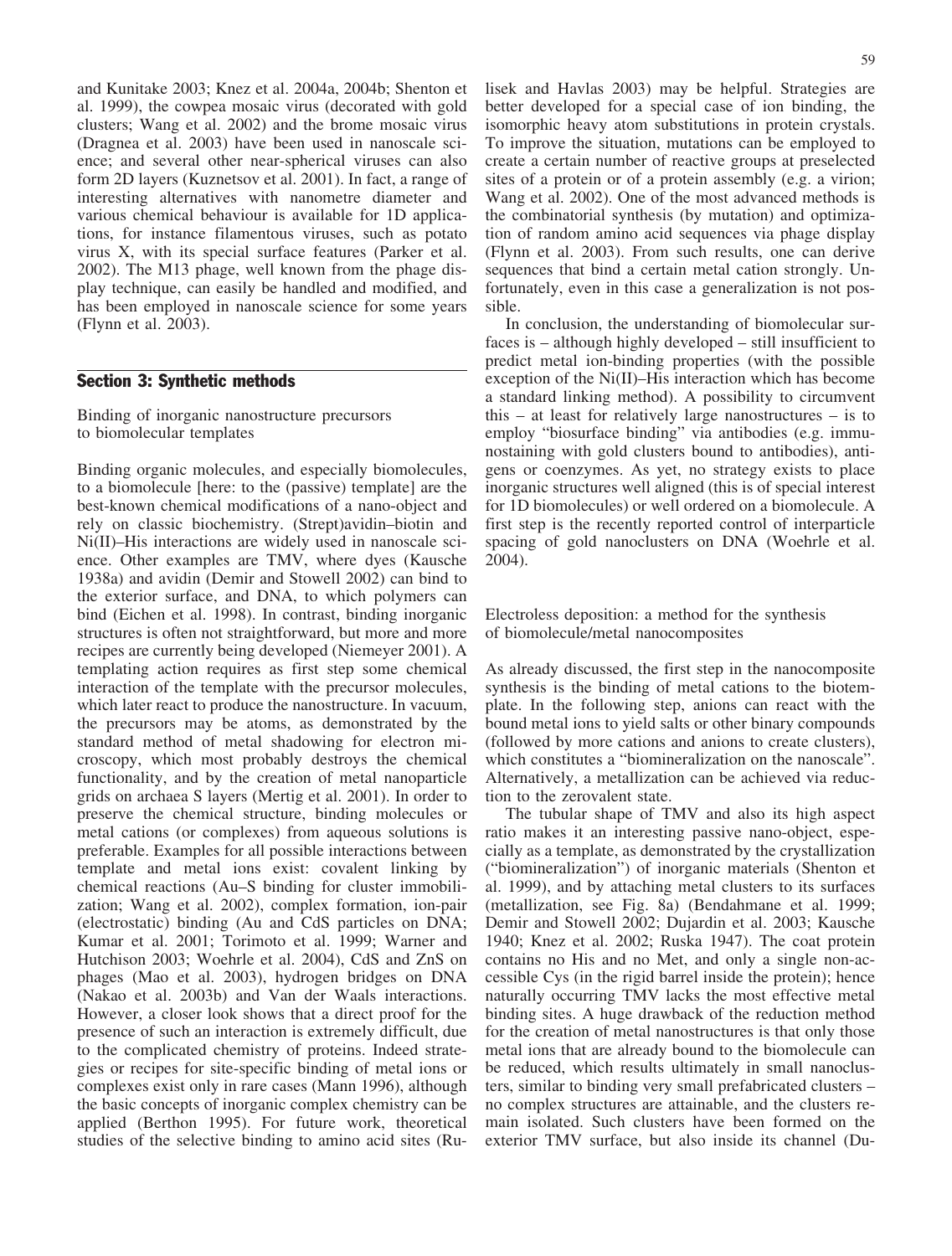

Fig. 8 Transmission electron micrographs of tobacco mosaic viruses (TMVs). a Treated with a 3 nm diameter gold sol; the scale bars are 0.5 µm and 1 µm long (from Kausche 1940). **b** TMV coated with clusters of electrolessly deposited nickel that coalesced to a metallic coating. The TMV is still clearly visible; it fills an 18-nmwide hole inside the metal structure. c 3-nm-wide nickel wire deposited inside the interior channel of TMV (see text)

jardin et al. 2003; Knez et al. 2002, 2004a), which automatically means alignment. In particular, the physical properties can be further exploited, when the clusters – in their linear or helical arrangement – are separated by defined distances. This aim is very hard to achieve on any biotemplate – the first examples might be gold clusters on the cowpea mosaic virus (Wang et al. 2002) and on DNA (Woehrle et al. 2004) – the reason being the still insufficient understanding of protein chemistry, combined with the complexity of the biochemical manipulations (most unsuccessful experiments are unlikely to be published).

When clusters grow sufficiently fast on a biomolecular surface, they can coalesce, as shown in Fig. 8b. Similar arguments apply also for "biomineralizations", e.g. of  $TiO<sub>2</sub>$  on TMV (Fujikawa and Kunitake 2003) or of CdS on a phage (Mao et al. 2004). Hence for wire-like metal structures, a two-step electroless deposition (comparable to the "enhancement" of latent photographic patterns) is useful. A solution with the metal ions, complexants and a reductant (e.g.  $Ag^+$ , NH<sub>3</sub> and glucose) is contacted with a biomolecular surface that has been pretreated with noble metal complexes such as  $Pt(II)$ ,  $Pd(II)$  or  $Au(I)$ . It is quite likely that the metal ions are in part already reduced during binding to biomolecules; the pretreatment alters the biomolecular surface. Since only extremely small clusters at a low coverage are formed (Knez et al. 2003), the biomolecule is preserved much better than with other methods. The details of this pretreatment (first step), the so-called "activation" or "sensitation", are not yet known, although some theoretical studies exist (Mertig et al. 2002; Nakai et al. 2001). After exchanging the solution to the electroless deposition bath, the deposition starts (second step). It is catalysed by the noble metal nanoparticles. The crucial point is that the deposited metal also catalyses its own reductive deposition; hence the metal particles can *continue* to grow. Obviously, such an autocatalytic process is hard to control. However, some technical processes like photography or staining of biological samples (including SDS-PAGE gels) show that sufficient control is achievable. The importance in the context of nanotechnology is that electroless deposition does work on the whole length scale that is relevant for materials and biological structures, i.e. from metres down to nanometres. Generally, electroless deposition is advantageous for high-aspect ratio structures (hence for tubes) since they can be filled or decorated without clogging up or closing an orifice.

Recently, true nanowires [as opposed to wire-like assemblies of (aligned) clusters, discussed above] were synthesized in the inner channel of tubular biomolecules with electroless deposition (Knez et al. 2003; Reches and Gazit 2003). In the case of TMV, a suspension was pretreated ("sensitized") with  $PtCl<sub>4</sub><sup>2–</sup>$ , washed and contacted with an electroless nickel bath with a borane compound reductant, yielding a nickel wire of only 3 nm diameter (see Fig. 8c). Exciting physical properties such as electrical conduction (already shown for 30-nm-thick wires in microtubules; Reches and Gazit 2003) and magnetism are expected. In the presence of phosphate traces, a preferable adsorption of Pt(II) on the exterior viral surface is induced. The resulting Pt clusters are too small to be detected even with transmission electron microscopy, but after electroless deposition of nickel, large (but still nanoscale) clusters coalesce. The produced structure is a nickel tube with a well-defined tubular hole of 18 nm diameter (Fig. 8b). The coalescence leads to relatively large (>10 nm) structures, a problem encountered with all biological rods and tubes (e.g. for nickel on microtubules; Kirsch et al. 1997), and especially well known for DNA (Braun et al. 1998; Deng and Mao 2003; Harnack et al.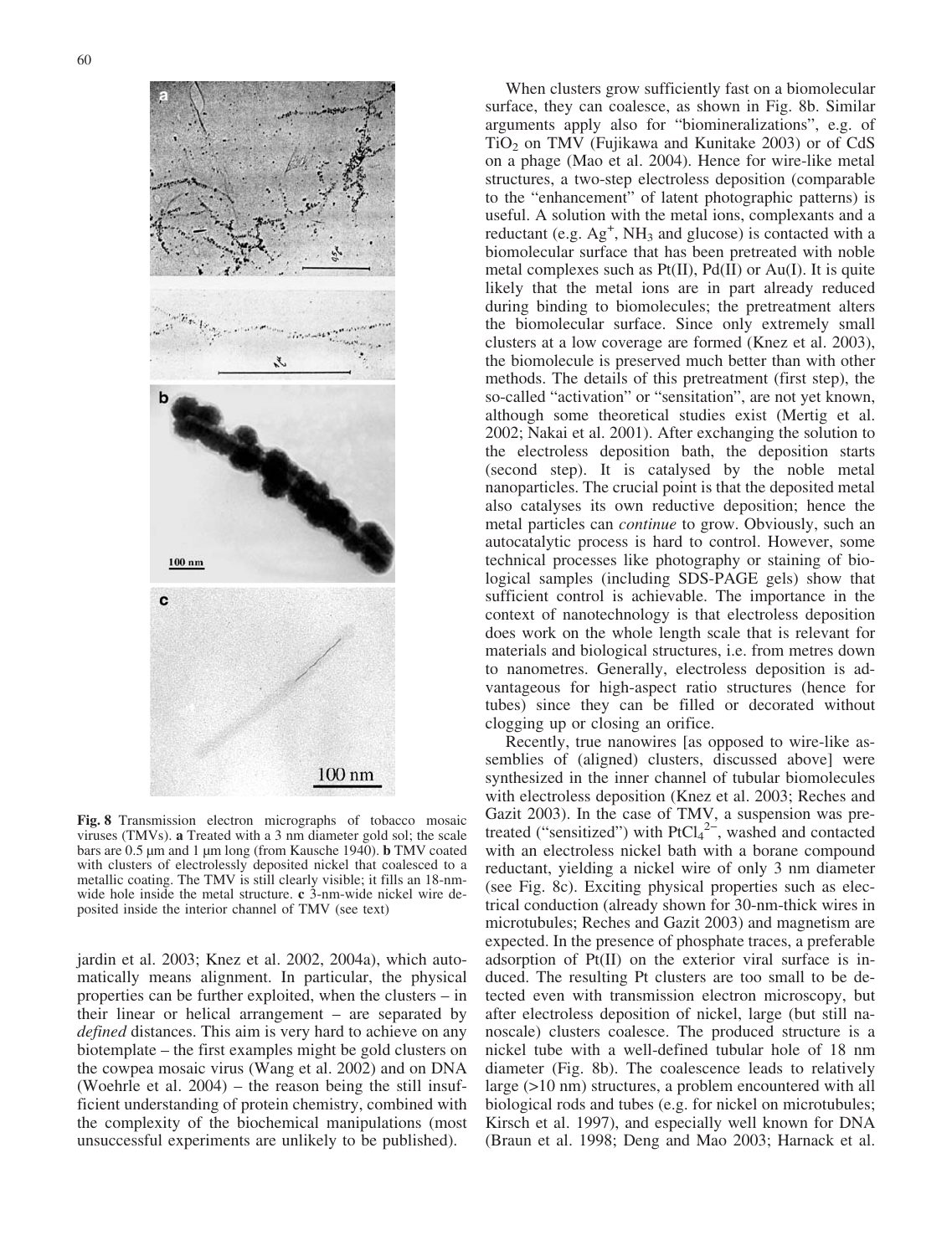2002; Kumar et al. 2001; Mertig et al. 2002; Nakao et al. 2003b; Warner and Hutchison 2003) and TMV (Demir and Stowell 2002; Dujardin et al. 2003; Kausche 1940; Kausche and Ruska 1939; Knez et al. 2002, 2004a; Ruska 1947). Improvement of the bath should allow to control the deposition much better, and very thin nickel "skins" of the virion should be attainable, as known for  $TiO<sub>2</sub>$  (Fujikawa and Kunitake 2003) and  $SiO<sub>2</sub>$  (Fowler et al. 2001) crystallizations. The strength of the protein (virion) template is that site-directed mutations allow to express chemical groups selectively on the exterior surface, as shown for Lys on TMV (Demir and Stowell 2002) and for the M13 phage (Mao et al. 2004) and thereby to bind the metal ions with higher rate and coverage.

#### Confinement templating

As far as uniformity and shape control are concerned, using confinement inside templates is the most successful route towards nanocomposites. When a biomolecule is used as template, its inner surfaces have to be attacked selectively. Again, understanding the chemistry of such a surface has not been achieved, although several impressive experiments have been conducted: for 0D, inorganic nanoparticles inside apoferritin (Mann 1996; Mayes et al. 2003), inside the cowpea chlorotic mottle virions (Douglas and Young 1998), inside the brome mosaic virion (Dragnea et al. 2003), and inside a heat shock protein cage (Flenniken et al. 2003); for 1D, metal and inorganic nanoclusters inside TMV (Dujardin et al. 2003; Knez et al. 2002, 2003, 2004a) and silver inside peptide fibres (Reches and Gazit 2003). Some basic considerations concerning local charges and possible complexation sites have been formulated for TMV (Dujardin et al. 2003; Knez et al. 2004a). The smallest yet obtained 1D structure, with only 3 nm diameter, is shown in Fig. 8c. In this case electroless deposition was able to deliver a rather large flow of ions and reductant inside the central channel. While in other cases a biomolecular shell might be penetrated or cages may open and close again (Douglas and Young 1998), both are impossible for TMV. The example proves the ability of electroless deposition to access extremely small cavities. Evaporation of metal in vacuum, the standard metallization method in nanoscale science, would have closed the channel before filling it.

Now a rather unexpected advantage becomes clear: carbon nanostructures (e.g. nanotubes) feature hydrophobic cavities which cannot be wetted by aqueous solutions, and even molten metals do not enter easily (Ni wires of 4 nm diameter can be grown by vapour deposition of nickelocene; Pradhan et al. 1999). In contrast, many biomolecules have accessible hydrophilic cavities. One can estimate roughly whether ions or complexes can reach the interior surface of a nanotube. The average diffusion distance is  $(2Dt)^{1/2}$  where t is the time and D (the diffusion coefficient) is of the order of  $10^{-9}$  m<sup>2</sup>/s. The fact that 300 nm distance requires merely tens of microseconds means that the complete inner channel of TMV is fully accessible in typical experimental times (seconds to minutes). These considerations cannot be valid when the pore approaches the size of a single water molecule, ~0.3 nm. Such cases, namely pore proteins and ion pumps in membranes, have been intensively studied from a biochemical and structural biology point of view; experiments on ion movement through water pores (Murata et al. 2000) and ion pores (Zhou et al. 2001) were awarded the 2003 Nobel prize in chemistry. The water movement through the passage, including reorientation, has been modelled (Groot and Grubmüller 2001), and even the translocation of extremely long molecules (DNA) through very narrow pores (hemolysin) is well documented (Meller et al. 2001). An exciting transition from passive structures (discussed above) to active ones like gated pore proteins can thus become feasible in nanoscale science.

The ideal nanostructure, a single atom-wide chain, should be attainable by confinement. The first example is probably a chain of Cu(II) ions inside modified DNA (Tanaka et al. 2003). Such structures show extraordinary physical phenomena: the electrical conduction must be quantized, and ferromagnetic coupling becomes possible in non-magnetic metals. For larger structures, a size control is possible simply by choosing a template with very high symmetry. In the 0D case this is ideally a sphere, and for a virion e.g. an icosahedron as approximation. Fine tuning can be achieved by mutagenesis as shown for the cowpea mosaic virus (Wang et al. 2002) and for a protein cage (Flenniken et al. 2003). Similar arguments apply to 1D structures. However, until now a nanoscale control of the length has not been demonstrated. This problem is very obvious with protein fibres, whose length cannot be selected (the same problem exists for carbon nanotubes). Filamentous plant viruses and linear phages with their well-defined length offer an elegant solution. Moreover, when coat proteins and nucleic acids are reconstituted to a virion, an artificial nucleic acid could be used to tune the length of the template (as done in the plant cell with the natural nucleic acid).

#### **Perspectives**

Biomolecules which are not yet common in nanotechnology include carbohydrates (e.g. saccharides), viroids (pure RNA loops which are highly infective for certain plants), cells (which may be too complex and not sufficiently stable) and larger parts of cells (e.g. organelles), while viruses and protein and lipid fibres (or tubules) are already widely used. They all offer chemical and structural functionalities that are as yet largely unexploited for nanoscale science, let alone nanotechnology; this also applies to the widely used single molecules and self-assembled molecular structures. In other cases, biomolecules are already being investigated in detail for possible applications; for example, actin and myosin should be promising elements for artificial linear motors, and hemolysine could form tunable molecular pores or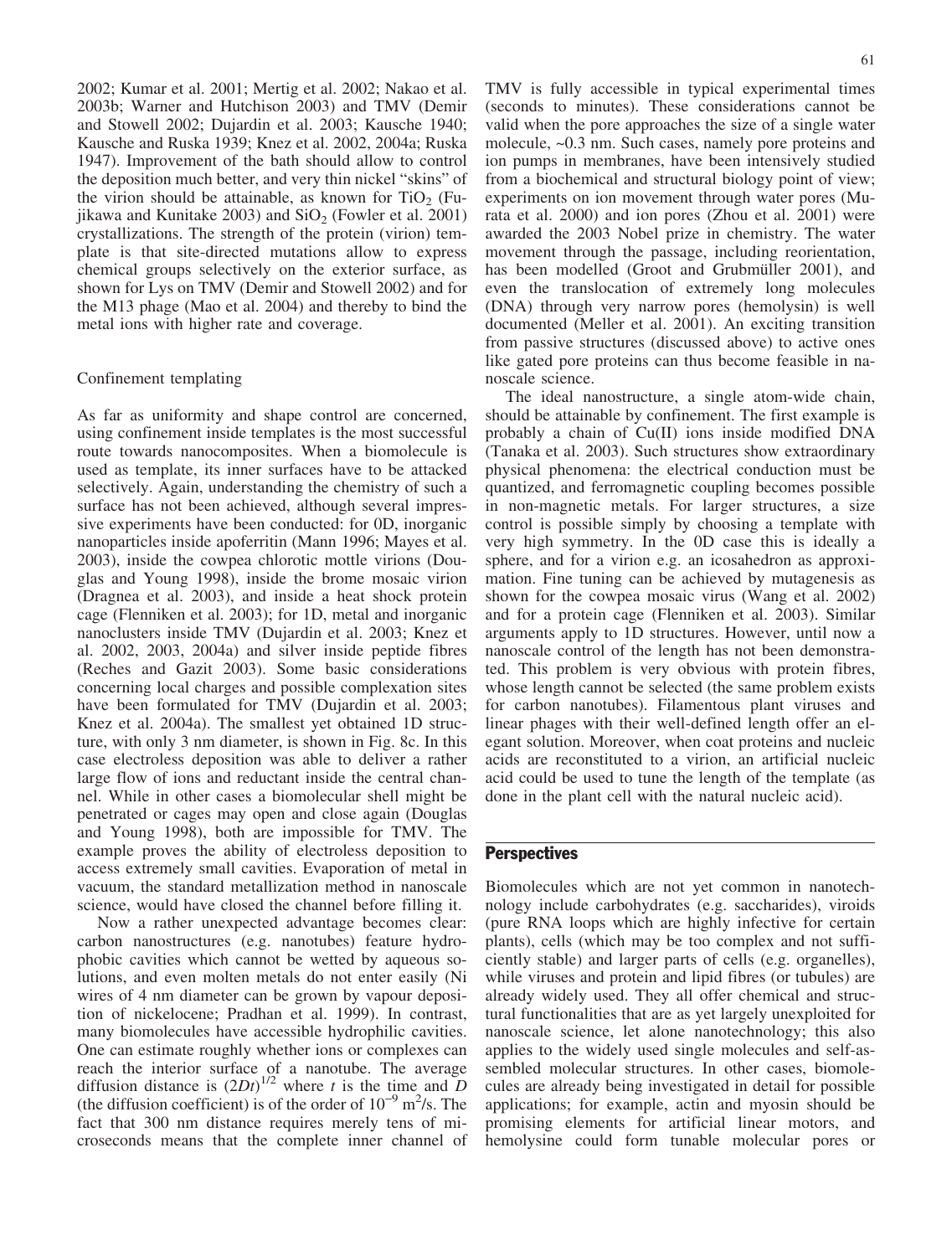channels. Another less common topic is a biomolecule/ organic composite as "passive" nanostructure: although the attachment of organic molecules to biomolecules is very well studied (e.g. antigen–antibody) and will most likely form the basis for new biosensors, and although fluorescence from attached markers is a standard analytical technique, physical properties that emanate directly from the attachment (e.g. changes in the molecular conductivity) have not yet been investigated.

Acknowledgements Dr. Mato Knez, Sinan Balcı, Dr. T. Patrick Martin, Prof. Dr. Klaus Kern (MPI für Festkörperforschung, Stuttgart), Martin Sumser, Dirk Leinberger, Fabian Boes, Anan Kadri, Dr. Christina Wege, Prof. Dr. Holger Jeske (Universität Stuttgart), and Prof. Dr. Edgar Maiß (Universität Hannover) for their cooperative efforts in nanoscale science and plant virology.

#### References

- Akin D, Li H, Bashir R (2004) Real-Time virus trapping and fluorescent imaging in microfluidic devices. Nano Lett 4:257–259
- Archibald DD, Mann S (1993) Template mineralization of selfassembled anisotropic lipid microstructures. Nature 364:430– 433
- Bashir R (2001) DNA-mediated artificial nanobiostructures: state of the art and future directions. Superlattices Microstructures  $29:1–16$
- Bendahmane M, Koo M, Karrer E, Beachy RN (1999) Display of epitopes on the surface of tobacco mosaic virus: impact of charge and isoelectric point of the epitope on virus–host interactions. J Mol Biol 290:9–20
- Berthon G (ed) (1995) Handbook of metal–ligand interactions in biological fluids. Dekker, New York
- Boal AK, Headley TJ, Tissot RG, Bunker BC (2004) Microtubuletemplated biomimetic mineralization of lepidocrocite. Adv Funct Mater 14:19–24
- Braun E, Eichen Y, Sivan U, Ben-Yoseph G (1998) DNA-templated assembly and electrode attachment of a conducting silver wire. Nature 391:775–778
- Cheung CL, Camarero JA, Woods BW, Lin T, Johnson JE, De Yoreo JJ (2004) Fabrication of assembled virus nanostructures on templates of chemoselective linkers formed by scanning probe nanolithography. J Am Chem Soc 125:6848–6849
- Coffer JL, Bigham SR, Li X, Pinizzotto RF, Rho YG, Pirtle RM, Pirtle IL (1996) Dictation of the shape of mesoscale semiconductor nanoparticle assemblies by plasmid DNA. Appl Phys Lett 69:3851–3853
- Demir M, Stowell MHB (2002) A chemoselective biomolecular template for assembling diverse nanotubular materials. Nanotechnology 13:541–544
- Deng Z, Mao C (2003) DNA-templated fabrication of 1D parallel and 2D crossed metallic nanowire arrays. Nano Lett 3:1545– 1548
- Ding B, Sha R, Seeman NC (2004) Pseudohexagonal 2D DNA crystals from double crossover cohesion. J Am Chem Soc 126:10230 -10231
- Djalali R, Chen YF, Matsui H (2002) Au nanowire fabrication from sequenced histidine-rich peptide. J Am Chem Soc 124:13660– 13661
- Dmitriev A, Spillmann H, Lin N, Barth JV, Kern K (2003) Modular assembly of two-dimensional metal-organic coordination networks at a metal surface. Angew Chem Int Ed 42:2670–2673
- Douglas T, Young M (1998) Host–guest encapsulation of materials by assembled virus protein cages. Nature 393:152–155
- Douglas T, Young M (1999) Virus particles as templates for materials synthesis. Adv Mater 11:679–681
- Dragnea B, Chen C, Kwak E-S, Stein B, Kao CC (2003) Gold nanoparticles as spectroscopic enhancers for in vitro studies on single viruses. J Am Chem Soc 125:6374–6375
- Drexler KE (1981) Molecular engineering: an approach to the development of general capabilities for molecular manipulation. Proc Natl Acad Sci 78:5275–5278
- Dujardin E, Peet C, Stubbs G, Culver JN, Mann S (2003) Organization of metallic nanoparticles using tobacco mosaic virus templates. Nano Lett 3:413–417
- Eichen Y, Braun E, Sivan U, Ben-Yoseph G (1998) Self-assembly of nanoelectronic components and circuits using biological templates. Acta Polymer 49:663–670
- Feynman RP (1960) There's plenty of room at the bottom (at Annual meeting 1959, Am. Phys. Soc.). Engineering and Science (Caltech, Pasadena) February 1960
- Flenniken ML, Willits DA, Brumfield S, Young MJ, Douglas T (2003) The small heat shock protein cage from Methanococcus jannaschii is a versatile nanoscale platform for genetic and chemical modification. Nano Lett 3:1573–1576
- Flynn CE, Lee S-W, Peelle BR, Belcher AM (2003) Viruses as vehicles for growth, organization and assembly of materials. Acta Mater 51:5867–5880
- Fowler CE, Shenton W, Stubbs G, Mann S (2001) Tobacco mosaic virus liquid crystals as templates for the interior design of silica mesophases and nanoparticles. Adv Mater 13:1266–1269
- Fritzsche W, Böhm KJ, Unger E, Köhler JM (1999) Metallic nanowires created by biopolymer masking. Appl Phys Lett 75:2854–2856
- Fujikawa S, Kunitake T (2003) Surface fabrication of hollow nanoarchitectures of ultrathin titania layers from assembled latex particles and tobacco mosaic viruses as templates. Langmuir 19:6545–6552
- Gabius HJ (2000) Biological information transfer beyond the genetic code: the sugar code. Naturwissenschaften 87:108–121
- Gardea-Torresdey JL, Gomez E, Peralta-Videa JR, Parsons JG, Troiani H, Jose-Yacaman M (2003) Alfalfa sprouts: a natural source for the synthesis of silver nanoparticles. Langmuir 19:1357–1361
- Groot BL de, Grubmüller H (2001) Water permeation across biological membranes. Science 294:2353–2357
- Harnack O, Ford WE, Yasuda A, Wessels JM (2002) Tris(hydroxymethyl)phosphine-capped gold particles templated by DNA as nanowire precursors. Nano Lett 2:919–923
- Henrick K, Thornton JM (1998) PQS: a protein quaternary structure file server http://pqs.ebi.ac.uk/pqs-bin/macmol.pl?filename= 2tmv. Trends Biochem Sci 23:358–361
- Islam MN, Zhao XK, Said AA, Mickel SS, Vail CF (1997) Highefficiency and high-resolution fiber-optic probes for near field imaging and spectroscopy. Appl Phys Lett 71:2886–2888
- José-Yacamán M, Rendón L, Arenas J, Puche MCS (1996) Maya blue paint: an ancient nanostructured material. Science 273:223–225
- Kasemo B (1998) Biological surface science. Curr Opin Solid State Mater Sci 3:451–459
- Kausche GA (1938a) Über den färberischen Nachweis des Tabakmosaikvirus. Naturwissenschaften 26:741–742
- Kausche GA (1938b) Über eine Trennungsmöglichkeit von Mischviren auf Grund ihrer differenten pH-Stabilität. Naturwissenschaften 26:219–219
- Kausche GA (1939) Über die Bildung von hexagonalen Viruskristallen aus Suspensionen des Tabakmosaikvirus in vitro. Naturwissenschaften 27:77–78
- Kausche GA (1940) Über den Mechanismus der Goldsolreaktion beim Protein des Tabakmosaik- und Kartoffel-X-Virus. Biol Zbl 60:179–199
- Kausche GA, Ruska H (1939) Die Sichtbarmachung der Adsorption von Metallkolloiden an Eiweißkörper. I. Die Reaktion kolloides Gold-Tabakmosaikvirus. Kolloid Z 89:21–26
- Kausche GA, Pfankuch E, Ruska H (1939) Die Sichtbarmachung von pflanzlichem Virus im Übermikroskop. Naturwissenschaften 27:292–299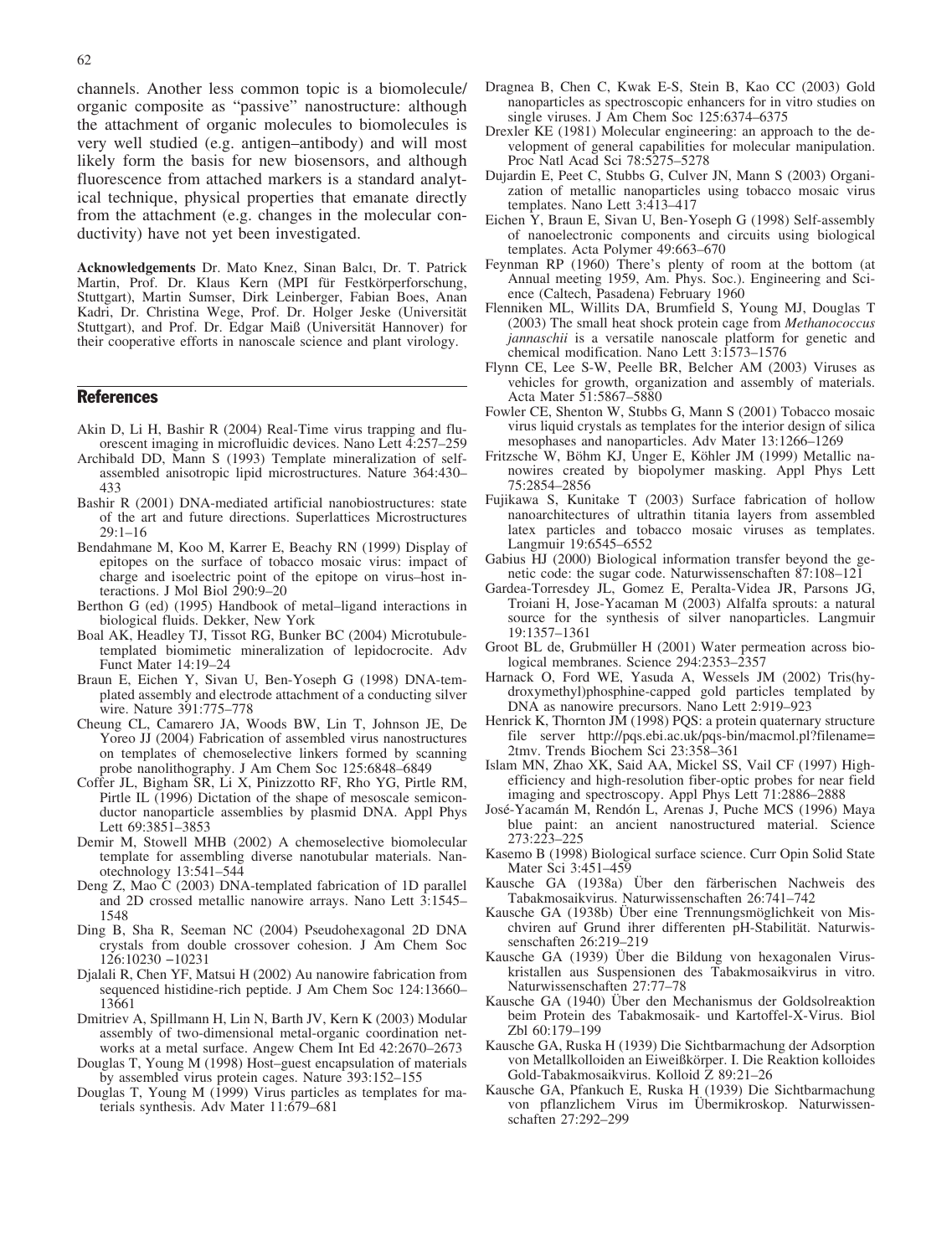- Keren K, Krueger M, Gilad R, Ben-Yoseph G, Sivan U, Braun E (2002) Sequence-specific molecular lithography on single DNA molecules. Science 297:72–75
- Keren K, Berman RS, Buchstab E, Sivan U, Braun E (2003) DNAtemplated carbon nanotube field-effect transistor. Science 302:1380–1382
- Kirsch R, Mertig M, Pompe W, Wahl R, Sadowski G, Böhm KJ, Unger E (1997) Three-dimensional metallization of microtubules. Thin Solid Films 305:248–253
- Kis A, Kasas S, Babic B, Kulik AJ, Benoit W, Briggs GAD, Schönenberger C, Catsicas S, Forro L (2002) Nanomechanics of microtubules. Phys Rev Lett 89:2481011–2481014
- Klug A (1999) The tobacco mosaic virus particle: structure and assembly. Philos Trans R Soc Lond B 354:531–535
- Knez M, Sumser M, Bittner AM, Wege C, Jeske H, Kooi S, Burghard M, Kern K (2002) Electrochemical modification of individual nano-objects. J Electroanal Chem 522:70–74
- Knez M, Bittner AM, Boes F, Wege C, Jeske H, Maiss E, Kern K (2003) Biotemplate synthesis of 3-nm nickel and cobalt nanowires. Nano Lett 3:1079–1082
- Knez M, Sumser M, Bittner AM, Wege C, Jeske H, Martin TP, Kern K (2004a) Spatially selective nucleation of metal clusters on the tobacco mosaic virus. Adv Funct Mater 14:116–124
- Knez M, Sumser MP, Bittner AM, Wege C, Jeske H, Hoffmann DMP, Kuhnke K, Kern K (2004b) Binding the tobacco mosaic virus to inorganic surfaces. Langmuir 20:441–447
- Koebnig R, Locher KP, Gelder PV (2000) Structure and function of bacterial outer membrane proteins: barrels in a nutshell. Mol Microbiol 37:239–253
- Kühnle A, Linderoth TR, Hammer B, Besenbacher F (2002) Chiral recognition in dimerization of adsorbed cysteine observed by scanning tunnelling microscopy. Nature 415:891–893
- Kumar A, Pattarkine M, Bhadbhade M, Mandale AB, Ganesh KN, Datar SS, Dharmadhikari CV, Sastry M (2001) Linear superclusters of colloidal gold particles by electrostatic assembly on DNA templates. Adv Mater 13:341–344
- Kuznetsov YG, Malkin AJ, Lucas RW, Plomp M, McPherson A (2001) Imaging of viruses by atomic force microscopy. J Gen Virol 82:2025–2034
- Lee BS, Lee SC, Holliday LS (2003) Biochemistry of mechanoenzymes: biological motors for nanotechnology. Biomed Microdevices 5:269–280
- Liu Q, Wang L, Frutos AG, Condon AE, Corn RM, Smith LM (2000) DNA computing on surfaces. Nature 403:175–179
- Lu B, Stubbs G, Culver JN (1996) Carboxylate interactions involved in the disassembly of tobacco mosaic tobamovirus. Virology 225:11–20
- Mann S (ed) (1996) Biomimetic materials chemistry. VCH, New York
- Mann S, Shenton W, Li M, Connolly S, Fitzmaurice D (2000) Biologically programmed nanoparticle assembly. Adv Mater 12:147–150
- Mao C, Flynn CE, Hayhurst A, Sweeney R, Qi J, Georgiou G, Iverson B, Belcher AM (2003) Viral assembly of oriented quantum dot nanowires. Proc Natl Acad Sci USA 100:6946– 6951
- Mao C, Solis DJ, Reiss BD, Kottmann ST, Sweeney RY, Hayhurst A, Georgiou G, Iverson B, Belcher AM (2004) Virus-based toolkit for the directed synthesis of magnetic and semiconducting nanowires. Science 303:213–217
- Markowitz M, Baral S, Brandow S, Singh A (1993) Palladium ion assisted formation and metallization of lipid tubules. Thin Solid Films 224:242–247
- Martin CR, Kohli P (2002) The emerging field of nanotube biotechnology. Nat Rev Drug Discovery 2:29–37
- Mayes E, Bewick A, Gleeson D, Hoinville J, Jones R, Kasyutich O, Nartowski A, Warne B, Wiggins J, Wong KKW (2003) Biologically derived nanomagnets in self-organized patterned media. IEEE Trans Magn 39:624–627
- Medalia O, Heim M, Guckenberger R, Sperling R, Sperling J (1999) Gold-tagged RNA: a probe for macromolecular assemblies. J Struct Biol 127:113–119
- Meegan JE, Aggeli A, Boden N, Brydson R, Brown AP, Carrick L, Brough AR, Hussain A, Ansell RJ (2004) Designed self-assembled beta-sheet peptide fibrils as templates for silica nanotubes. Adv Funct Mater 14:31–37
- Meller A, Nivon L, Branton D (2001) Voltage-driven DNA translocations through a nanopore. Phys Rev Lett 86:3435–3438
- Mertig M, Wahl R, Lehmann M, Simon P, Pompe W (2001) Formation and manipulation of regular metallic nanoparticle arrays on bacterial surface layers: an advanced TEM study. Eur Phys J D 16:317–320
- Mertig M, Ciacchi LC, Seidel R, Pompe W, De Vita A (2002) DNA as selective metallization template. Nano Lett 2:841–844
- Murata K, Mitsuoka K, Hirai T, Walz T, Agre P, Heymann JB, Engel A, Fujiyoshi Y (2000) Structural determinants of water permeation through aquaporin-1. Nature 407:599–605
- Nakai H, Homma T, Komatsu I, Osaka T (2001) Ab initio molecular orbital study of the oxidation mechanism of hypophosphite ion as a reductant for an electroless deposition process. J Phys Chem B 105:1701–1704
- Nakao H, Gad M, Sugiyama S, Otobe K, Ohtani T (2003a) Transfer-printing of highly aligned DNA nanowires. J Am Chem Soc 125:7162–7163
- Nakao H, Shiigi H, Yamamoto Y, Tokonami S, Nagaoka T, Sugiyama S, Ohtani T (2003b) Highly ordered assemblies of Au nanoparticles organized on DNA. Nano Lett 3:1391–1394
- Nam KT, Peelle BR, Lee S-W, Belcher AM (2004) Genetically driven assembly of nanorings based on the M13 virus. Nano Lett 4:23–27
- Namba K, Pattanayek R, Stubbs G (1989) Visualization of protein– nucleic acid interactions in a virus: refined structure of intact tobacco mosaic virus at  $2.9$  Å resolution by X-ray fiber diffraction. J Mol Biol 208:307–325
- Nedoluzhko A, Douglas T (2001) Ordered association of tobacco mosaic virus in the presence of divalent metal ions. J Inorg Biochem 84:233–240
- Niemeyer CM (2001) Nanoparticles, proteins, and nucleic acids: biotechnology meets materials science. Angew Chem Int Ed 40:4128–4158
- Park SJ, Taton TA, Mirkin CA (2002) Array-based electrical detection of DNA with nanoparticle probes. Science 295:1503– 1506
- Parker L, Kendall A, Stubbs G (2002) Surface features of potato virus X from fiber diffraction. Virology 300:291–295
- Pattanayek R, Stubbs G (1992) Structure of the U2 strain of tobacco mosaic virus refined at  $3.5$  Å resolution using X-ray fiber diffraction. J Mol Biol 228:516–528
- Powell RD, Halsey CMR, Liu W, Joshi VN, Hainfeld JF (1999) Giant platinum clusters: 2-nm covalent metal cluster labels. J Struct Biol 127:177–184
- Pradhan BK, Kyotani T, Tomita A (1999) Nickel nanowires of 4 nm diameter in the cavity of carbon nanotubes. Chem Commun 1317–1318
- Reches M, Gazit E (2003) Casting metal nanowires within discrete self-assembled peptide nanotubes. Science 300:625–627
- Reichert J, Ochs R, Beckmann D, Weber HB, Mayor M, Löhneysen H v (2002) Driving current through single organic molecules. Phys Rev Lett 88:1768041–1768044
- Reiss BD, Mao C, Solis DJ, Ryan KS, Thomson T, Belcher AM (2004) Biological routes to metal alloy ferromagnetic nanostructures. Nano Lett 4:1127–1132
- Renault JP, Bernard A, Bietsch A, Michel B, Bosshard HR, Delamarche E, Kreiter M, Hecht B, Wild UP (2003) Fabricating arrays of single protein molecules on glass using microcontact printing. J Phys Chem B 107:703–711
- Rietman EA (2001) Molecular engineering of nanosystems. Springer, Berlin Heidelberg New York
- Ruben M, Breuning E, Lehn J, Ksenofontov V, Renz F, Gutlich P, Vaughan G (2003) Supramolecular spintronic devices: spin transitions and magnetostructural correlations in [Fe4IIL4]8+ [2
2]-grid-type complexes. Chemistry European Journal 9:4422–4429